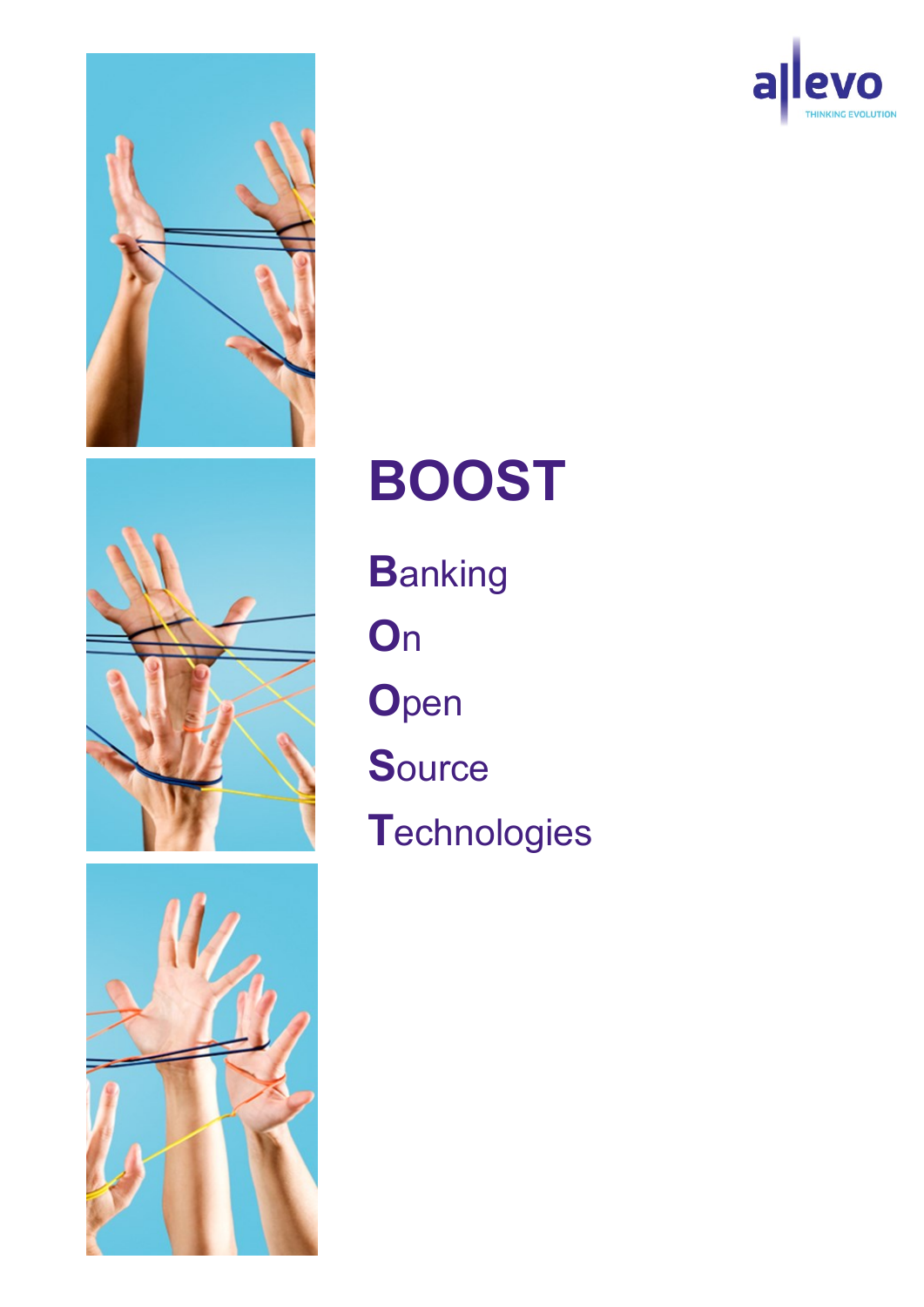

## **Contents**

Business Information Systems (Allevo) S.R.L. Sediu social: 23 Coltei St., 030245 Bucharest, Romania Sediu executiv: 23C Calea Vitan, 031281 Bucharest, Romania Tel / fax: +40212554577 +40212554578 +40212554579 www.allevo.ro Capital social: 2.412.000 lei Active: 3.261.246 lei RC: J40/2067/94 CIF: RO5258486 ALLEVO PIC: PTSAROAA DUNS: 55-244-8078 Certificat EN: ISO 9001:2008 **IXI & NOON**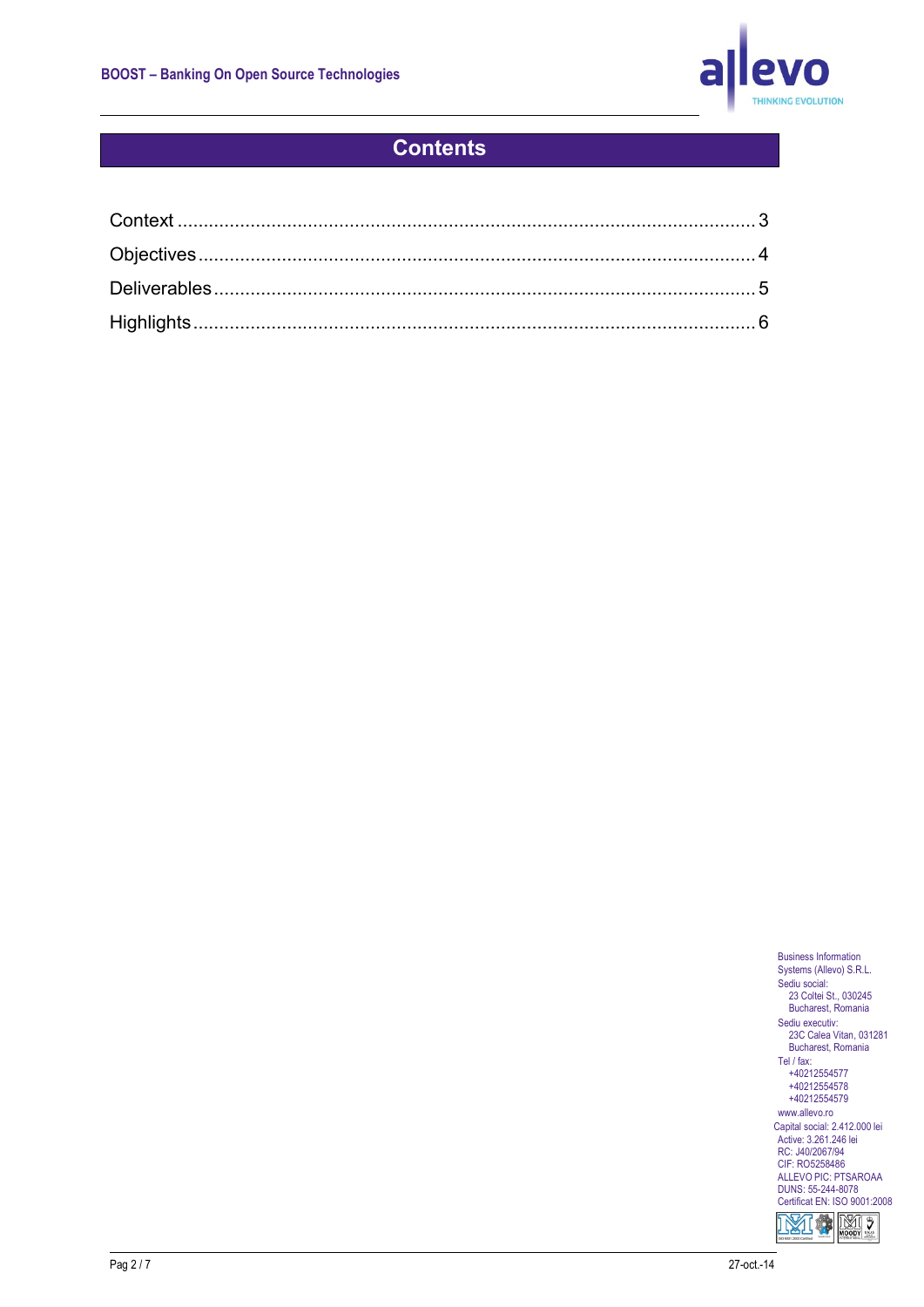

### **Context**

- <span id="page-2-0"></span>• The financial services supply chain is undergoing profound transformation since new players started entering the "banks only territory";
- The market segmentation goes deeper given the pressure and speed of new entrants, pushing forward new structuring and practice for various financial instruments;
- New entrants and established credit institutions perspectives have not yet reached the peak of this business 'war';
- Traditional currencies are under threat caused by emerging cryptocurrencies;
- Ethically enhancing customer experience is at stake while cyber risk of the financial business becomes more prominent;
- IoT/ IoE (Internet of Things/ Internet of Everything) becomes next frontier for financial services, pushing business model transformation;
- The impact of technology progress on individuals' and corporates' business empowers mobility, processing and analysis of high volumes of data and intelligence reporting, transparency of business and access to information, business contextualization;
- Software and hardware technologies undergo a strong commoditization process;
- The labour market goes through profound transformation, leading individuals to assume more than ever control on the value they deliver;
- Business Information issuers the FED, the ECB, country specific Central/National Banks), systemic  $\frac{BUSI(BS)}{SystemS (AII)$  Systems (Allevo) S.R.L. • The last 5+ years we have experienced a regulatory tsunami, spanning regulatory reporting, capital adequacy & operational risk containment (BIS recommendation – Basel II & III), business risk suppression by separating speculative operations from the traditional deposits taking and lending (Volcker Rule, Dodd-Frank - the Customer Protection Act), customer identity related regulations - KYC, PEP, AML, CFT, regional market regulations (main risk containment - CLS, RTGS (TRAGET 2 in the EU), ACHs (STEP2, Equens etc. in EU and SENT in RO), SEPA provisions for credit transfer, direct debit and credit cards, transition from FIN standards to ISO20022 etc.

Sediu social: 23 Coltei St., 030245 Bucharest, Romania Sediu executiv: 23C Calea Vitan, 031281 Bucharest, Romania Tel / fax: +40212554577 +40212554578 +40212554579 www.allevo.ro Capital social: 2.412.000 lei Active: 3.261.246 lei RC: J40/2067/94 CIF: RO5258486 ALLEVO PIC: PTSAROAA DUNS: 55-244-8078 Certificat EN: ISO 9001:2008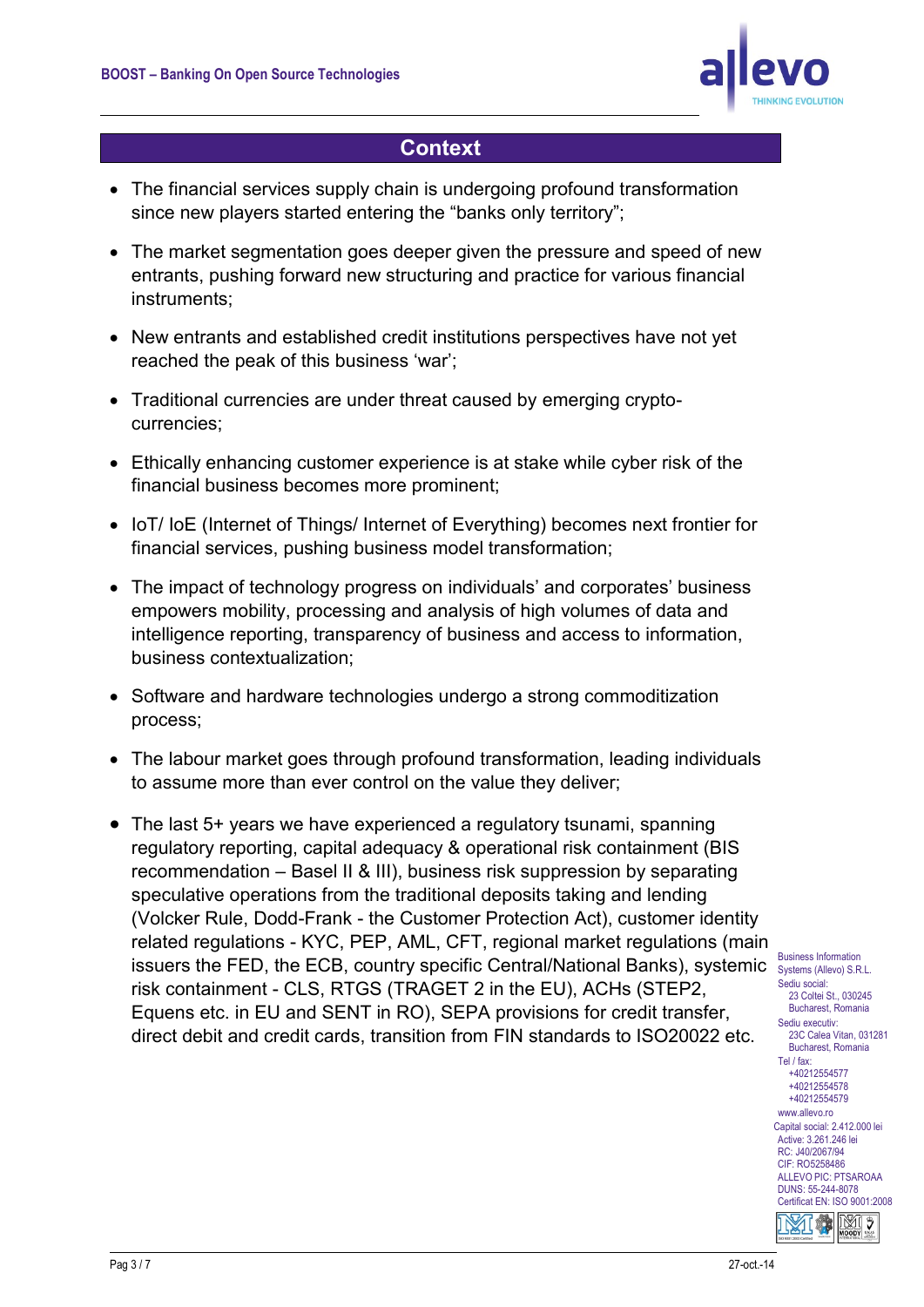

#### **Objectives**

<span id="page-3-0"></span>Allevo chose to adapt its business model to the new reality:

- o distribute its products under GPL v3 open source software licensing frame (in the case of qPayIntegrator the new release is dubbed FinTP and will include all the business, operational and technological features of the former qPayIntegrator version - technologically enhanced - while preserving and enhancing the compliance features, such as SWIFT certifications);
- o rethink business monetization, selling services rather than licenses; a consistent set of services will be offered to anyone adhering to the FinTP project, while for subscribers of the Allevo guaranteed FinTP-EE product (available also in the form of cloud enabled Application as a Service) comprehensive SLAs - ensuring timely assistance and problem solving are provided;
- o nurture (based on current customers) a creative and both business and technology focused community, to reach larger traction from independent contributors, interested IT vendors or end-users.

Business Information Systems (Allevo) S.R.L. Sediu social: 23 Coltei St., 030245 Bucharest, Romania Sediu executiv: 23C Calea Vitan, 031281 Bucharest, Romania Tel / fax: +40212554577 +40212554578 +40212554579 www.allevo.ro Capital social: 2.412.000 lei Active: 3.261.246 lei RC: J40/2067/94 CIF: RO5258486 ALLEVO PIC: PTSAROAA DUNS: 55-244-8078 Certificat EN: ISO 9001:2008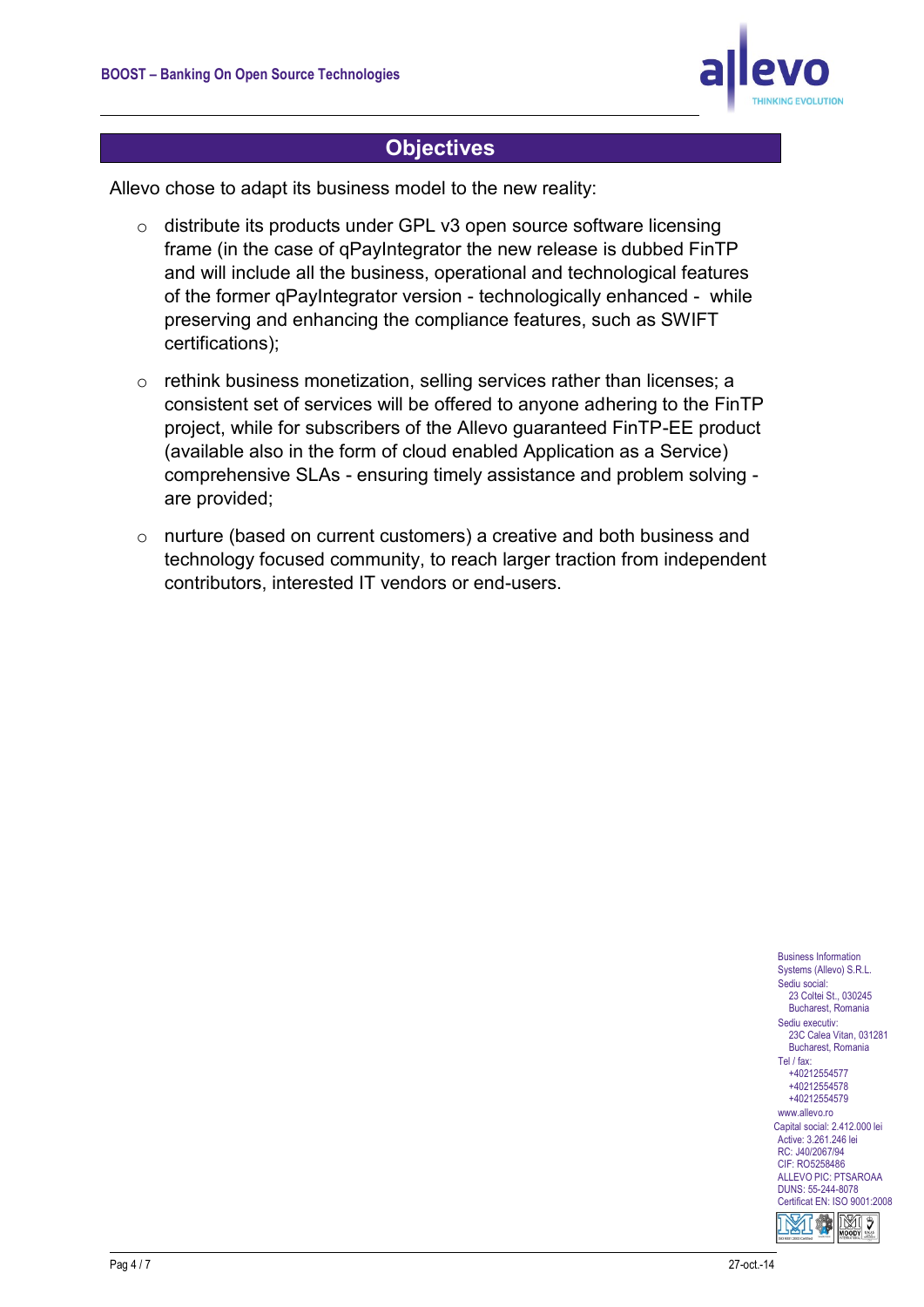

#### **Deliverables**

- <span id="page-4-0"></span>1. A widely accepted open source project:
	- a. publically release the source code of FinTP on GitHub;
	- b. make the project known as a major building block for financial innovations and supply chain rationalization;
	- c. publically release and maintain the community related assets such as, but not limited to, the continuously downloadable executable code, detailed instructions how to install and adapt FinTP to customer specific environments, full usage and administration documentation, *agora* for professionals, events and project news, continuous communication service etc.

2. A reliable and trustworthy service (transparently delivered to the community):

- a. application software maintenance, aligned to and addressing regulatory, standards and technological changes;
- b. independent code review;
- c. security assurance;
- d. continuous source and executable code, parameterization guidance and all other ancillary information maintenance;
- e. mentorship to community newcomers;
- f. keep the professional Agora running live, on several business groups, with an aim to both enhance the product through its lifecycle and the careers of the professional participants - making the experience a de facto remote learning facility;
- 3. An active community:
	- a. gathering complementary expertise, spanning from technological skills (programming, architectural design, code reviewing, testing and validation, technical documentation, IT and licensing compliance, implementers and support specialists etc.) to operations and business practitioners, consultants for new feature specifications, market analysts and others;
	- b. a virtual environment for freely sharing opinion and contributions (either in the form of content, ideas, code, others);
	- **c.** a virtual space to cooperate to achieve the final goal of providing a semantic aware transactions processing application, scalable from central processing up to individual mobile delivered service and usable from the new financial models to any supply chain model.

Systems (Allevo) S.R.L. Sediu social: 23 Coltei St., 030245 Bucharest, Romania Sediu executiv: 23C Calea Vitan, 031281 Bucharest, Romania Tel / fax: +40212554577 +40212554578 +40212554579 www.allevo.ro Capital social: 2.412.000 lei Active: 3.261.246 lei RC: J40/2067/94 CIF: RO5258486 ALLEVO PIC: PTSAROAA DUNS: 55-244-8078 Certificat EN: ISO 9001:2008

Business Information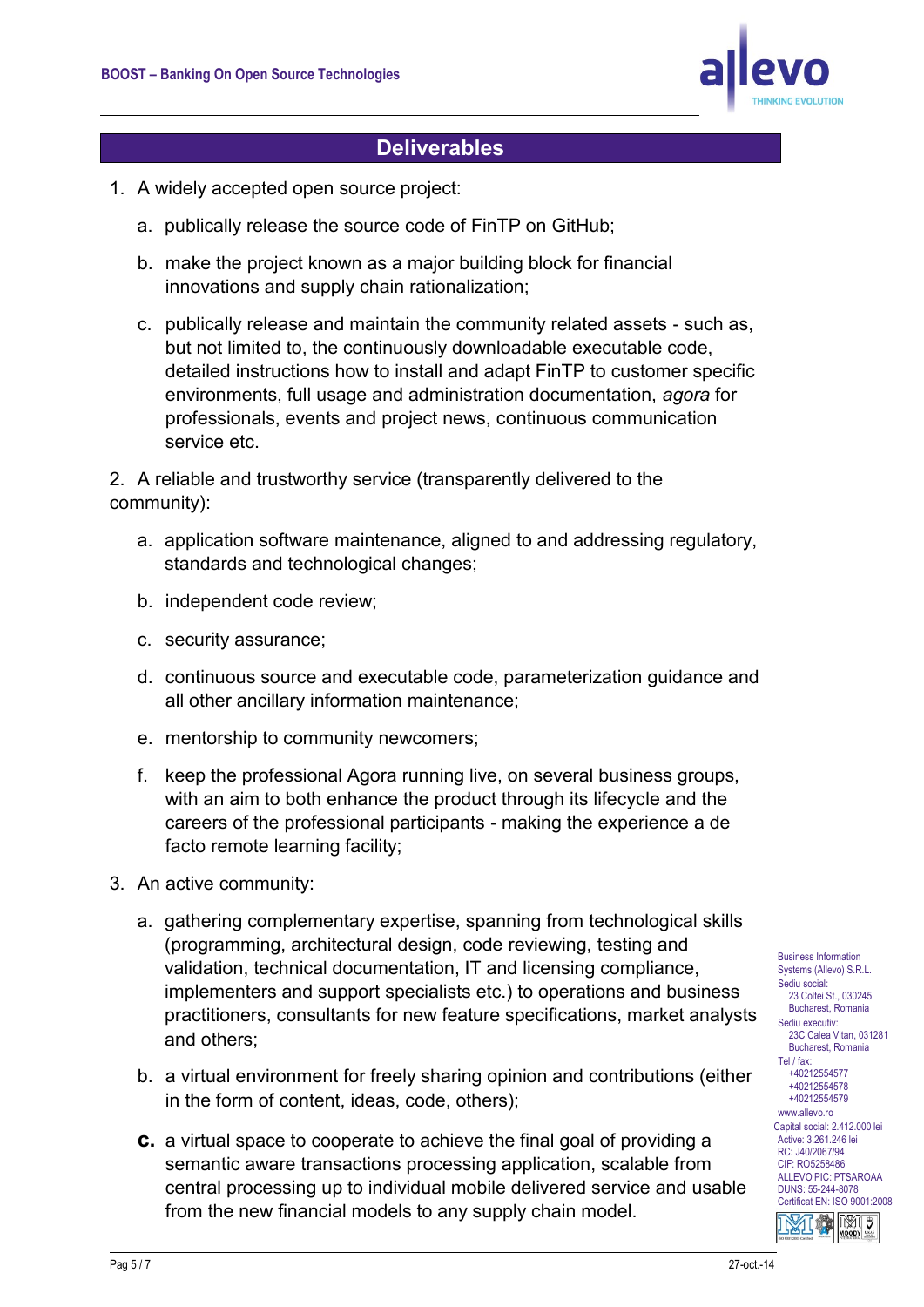

## **Highlights**

- <span id="page-5-0"></span>1. By its nature, the FinTP project is a market-creation instrument, enabling various professional profiles to collaborate to innovate along the financial transactions supply chain affordable software services and applications;
- 2. By our best knowledge FinTP is the single open source application that consistently ensures a development platform for processing financial transactions, offering small businesses (either corporate, financial institutions or individuals) the opportunity to directly interoperate with large financial institutions;
- 3. By streamlining the intermediated financial services, FinTP and the associated FINkers United community will directly add value and grow employment of professionals along the financial business vertical;
- 4. By design, FinTP is a technology that:
	- a. drives cost reduction;
	- b. ensures faster and better quality feature development compared to similar closed products;
	- c. augments growing volume and larger footprint of its installations.
- 5. As a software application, FinTP project provides the following functionalities:
	- a. Business:
		- i. cross-border and intra-country commodity remittances, SWIFT Remit compliant, able to deliver the service on various distribution channels (from traditional retail-banking networks, to M-PESA and MTN-like services);
		- ii. streamlining corporate-to-bank business and consolidation of corporate financial operations, enhancing working capital management;
		- iii. consolidated enterprise liquidity reporting, forecasting and management;
		- iv. automation of treasury flows (Foreign eXchange and Money Markets).
	- b. Operational:
		- i. readiness for all most popular payment instruments: credit transfer, direct debit and debit instruments.
		- ii. TARGET2 readiness;
		- iii. SEPA compliance for both SCT and SDD instruments;
		- iv. NOSTRO/ VOSTRO accounts reconciliation;
		- v. AML transactions filtering based on international or custom lists;
		- vi. detection of duplicate sent or received transactions;

Business Information Systems (Allevo) S.R.L. Sediu social: 23 Coltei St., 030245 Bucharest, Romania Sediu executiv: 23C Calea Vitan, 031281 Bucharest, Romania Tel / fax: +40212554577 +40212554578 +40212554579 www.allevo.ro Capital social: 2.412.000 lei Active: 3.261.246 lei RC: J40/2067/94 CIF: RO5258486 ALLEVO PIC: PTSAROAA DUNS: 55-244-8078 Certificat EN: ISO 9001:2008